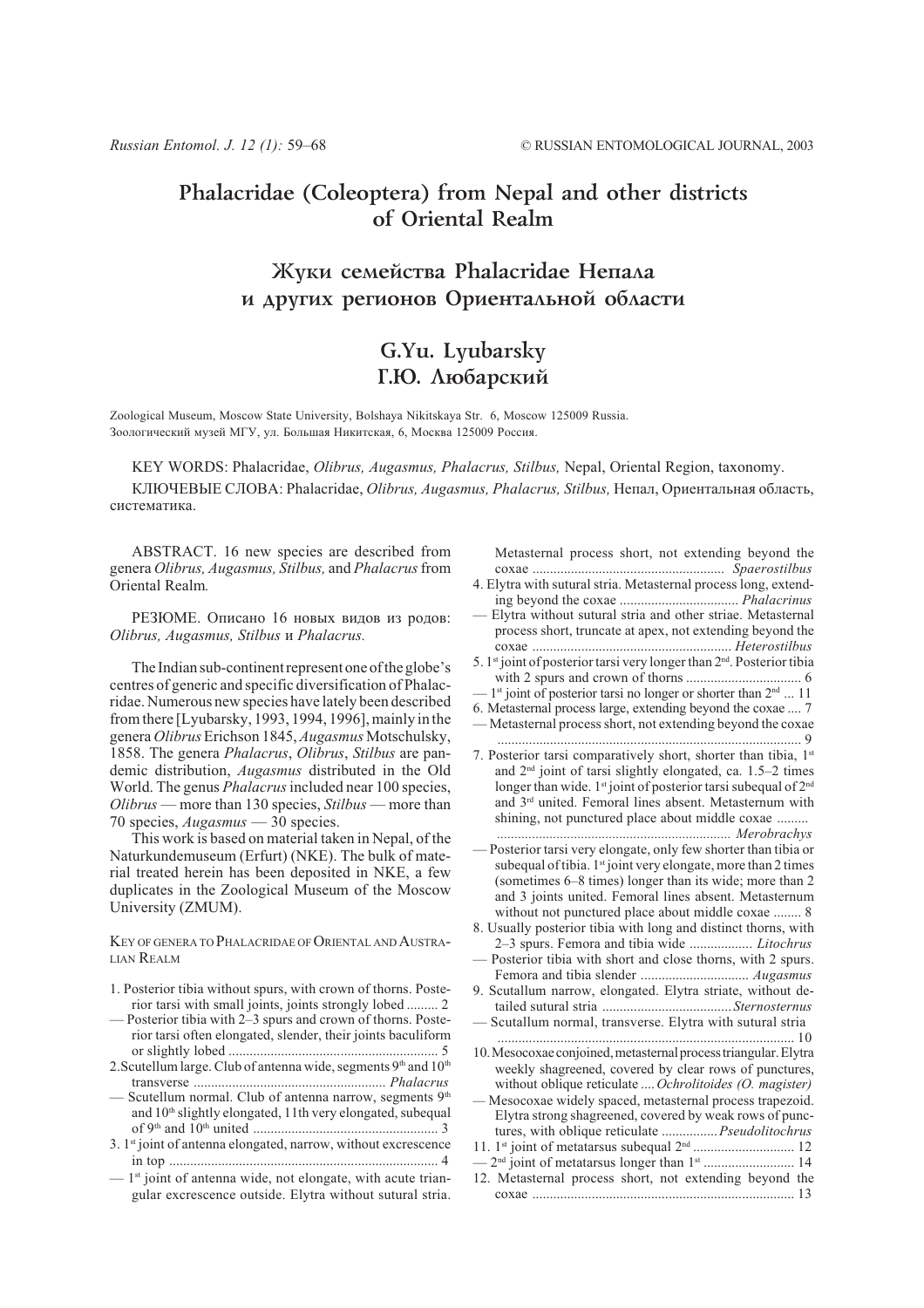- Metasternal process long, extending beyond the coxae. Posterior tibia with thorns and 2-3 spurs. Elytra with one sutural stria. Femora and tibia usually strong thicken
- 13. Mesocoxae widely spaced, metasternal process trapezoid, truncate in apex. Elytra usually without rows of punctures -Mesocoxae conjoined, metasternal process triangular. Elytra
- slightly shagreened, covered by distinct rows of punctures. Length 2.75 mm ................ Ochrolitoides (O. siamensis)
- 14. Metasternal process short, not extending beyond the - Metasternal process long, extending beyond the coxae

15. Mesocoxae conjoined, metasternal process triangular. Elytra striate, without sutural stria .................................. 16

- Mesocoxae widely spaced, metasternal process trapezoid, truncate in apex. Posterior tibia with 2 short spurs. Fem-
- 16. 11<sup>th</sup> joint of antenna shorter than 9<sup>th</sup> and 10<sup>th</sup> united. Tibia thick, with spurs, different by length. 3–3.25 mm ........
- $-11<sup>th</sup>$  joint of antenna subequal 9<sup>th</sup> and 10<sup>th</sup> united. Posterior tibia with 2 spurs and crown of conjoined thorns. 1.5–3.5
- 17. Femoral lines absent or present. Prosternal process with-
- Femoral lines present. Prosternal process with setae ...
- 18. Femoral lines present. Elytra with one sutural stria..... 19
- Femoral lines absent. Elytra with one or two sutural stria
- 19. Elytra not or slightly covered by oblique reticulate ....

- Elytra covered by strong oblique reticulate ...... Ganyrus

- 20. Spurs in posterior tibia distinctly longer than thorns. Posterior tibia with 2 spurs and crown of thorns. Elytra with one or two sutural striae. Femora and tibia slender
- Spurs in posterior tibia comparatively short, barely longer than thorns. Posterior tibia with 2-3 spurs and crown of thorns. Elvtra with one sutural striae. Femora and tibia

# Olibrus Erichson, 1845

22 species of Olibrus have hitherto been recorded in the Oriental region [Lyubarsky, 1993]. However, already available collections from the Erfurt museum appear to comprise not only a already known taxa, but also four new species deriving from Nepal and Vietnam. This has enabled to compile a compehensive key to all 5 Olibrus spp. currently known from the Nepal.

# Olibrus firmus sp.n.

# Figs  $1-2$ .

TYPE MATERIAL. Holotype (O'): Nepal, Annapurna Region, Umg. Dana, 1600 m NN, 03.10.1992, leg. A. Weigel (NKE). Paratypes: the same data, 4 spec. (3 spec. NKE+ ZMUM).

DESCRIPTION. Body 1.9-2.1 mm long, short-oval, 1.6-1.8 times as long as broad. Body shining, convex, glabrous,

upper surface unicolorous brown, under surface light brown, antennae, mouth parts, anterior leg entirely at tibia and tarsus of the intermediate and posterior legs yellowish.

Head transverse, widest at eyes. Antennae slender, segments 9<sup>th</sup> and 10<sup>th</sup> transversal, terminal joint of the club slightly elongate, subequal of 9th and 10th united.

Pronotum transverse, about 0.46–0.48 times longer than wide, posterior edge with large median lobe, not bordered at base. Pronotal surface shining, slightly shagreened, sparsely covered with very small punctures, approximately 2-3 diameters apart from their lateral neighbours. Prosternal process narrow, bordered laterally Metasternal process bordered laterally and apically, with punctation minute. Metasternum as in Fig. 2.

Scutellum triangular, no broad, about 0.58 times longer than wide, blunt at apex. Scutellar surface shining, shagreened, sparsely covered with small punctures.

Elytra broadest near base, 2.3–2.6 times longer than pronotum, 1.1-1.16 times longer than to their total width. Elytral surface shining, feebly shagreened, strong shagreened in apex, distinctly striate, covered by large rounded punctures, distinctly seriate, approximately 4-5 diameters of puncture apart from their lateral neighbours, intervals extremely finely, sparsely and disorderly punctured. Elytra with two sutural striae. First sutural stria connected with second stria apically.

Aedeagus as in Fig. 1.

DISTRIBUTION. Nepal.

# Olibrus rasilis sp.n.

Figs  $3-4$ .

TYPE MATERIAL. Holotype (O'): Nepal, Manang Prov., Annapurna around, Tal, Hochebene, 1700 m NN, 22.09.1992, leg. Hartmann (NKE). Paratypes: the same data, 7 spec.; Annapurna Mts., Sikles Mts., upp. Garlang, 2000 m, 29.07.1995, leg,<br>Schmidt, 11 spec. (6 spec. NKE+ 5 spec. ZMUM).

DESCRIPTION. Body  $1.7-1.9$  mm long, oval,  $1.6-1.7$ times as long as broad. Body feebly convex, glabrous, under surface yellowish-brown, upper surface brown, antennae, mouth parts and legs yellowish.

Head transverse, widest at eyes. Antennae slender, segments 9<sup>th</sup> not transverse, narrow in base, segment 10<sup>th</sup> transverse, 11<sup>th</sup> wide, elongate, subequal of 9<sup>th</sup> and 10<sup>th</sup> united.

Pronotum transverse, about 0.4-0.5 times longer than wide, 1.8 times broader at base than anteriorly, posterior edge with large median lobe, bordered at base. Pronotal surface shining, entirely shagreened, sparsely covered with very small punctures, approximately 3 diameters apart from their lateral neighbours. Prosternal process narrow, bordered laterally Metasternal process bordered laterally and apically, with punctation minute. Metasternum as in Fig. 3.

Scutellum triangular, no broad, about 0.58 times longer than wide, blunt at apex. Scutellar surface shining, shagreened, sparsely covered with small punctures.

Elytra broadest near base, 2.4–2.5 times longer than pronotum, 1.1 times longer than to their total width. Elytral surface shining, shagreened in apex, not striate, punctation distinctly seriate, approximately 5–6 diameters of puncture apart from their lateral neighbours, intervals extremely finely, sparsely and disorderly punctured. A single sutural stria prolonged to 2/3 the length, suture very indistinctly bordered in apical half.

Aedeagus as in Fig. 4. DISTRIBUTION. Nepal.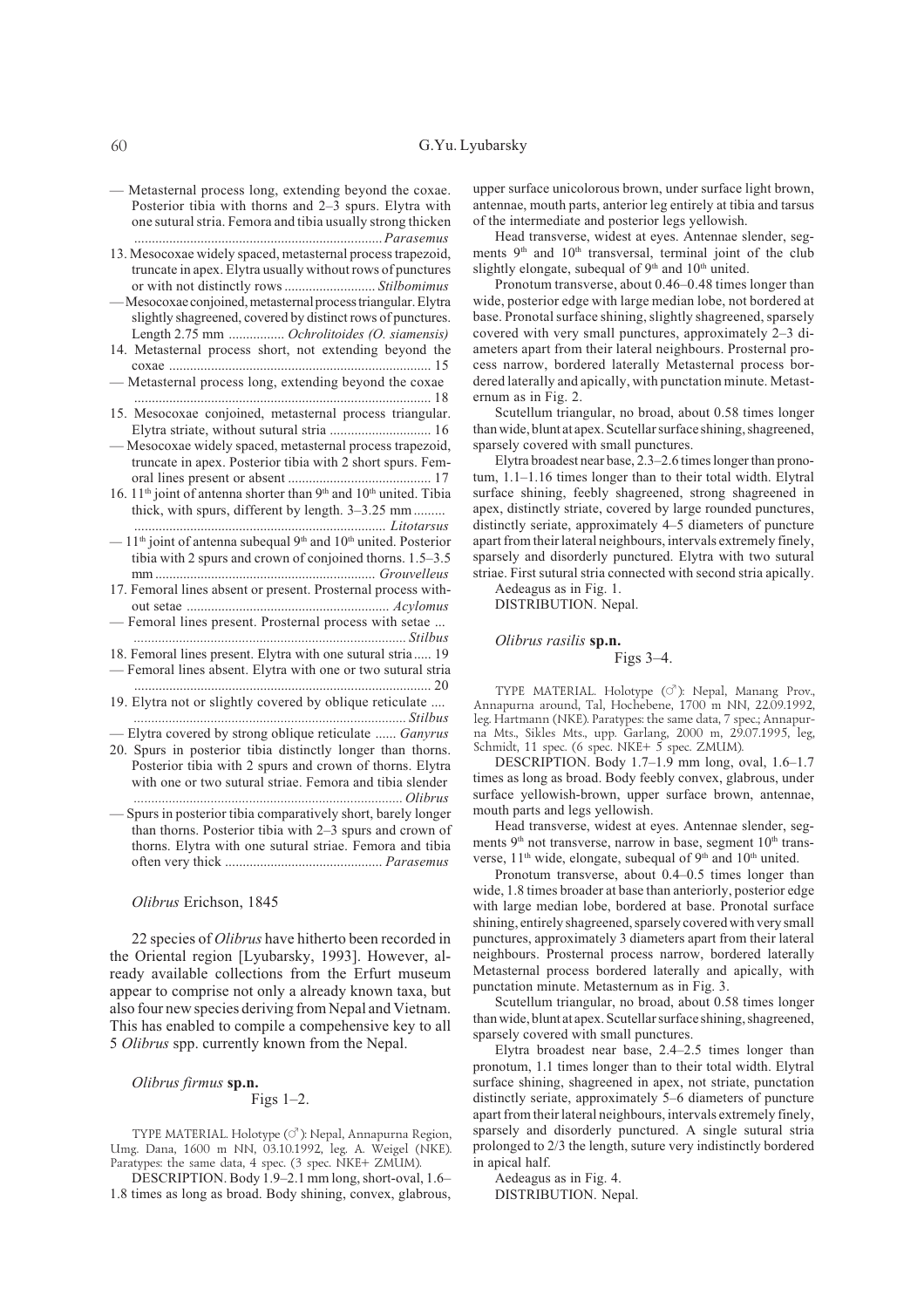

Figs 1-8. Morphological characters of Olibrus spp: 1-2 - Olibrus firmus sp.n.; 3-4 - O. rasilis sp.n.; 5-6 - O. calvosus sp.n.; 7-8 - O. veteratus sp.n.; 1, 3, 5, 7 - metasternum; 2, 4, 6, 8 - aedeagus.

Рис. 1-8. Морфологические признаки Olibrus spp.: 1-2 - О. firmus sp.n.; 3-4 - О. rasilis sp.n.; 5-6 - О. calvosus sp.n.; 7-8 — О. veteratus sp.n; 1, 3, 5, 7 — заднегрудь; 2, 4, 6, 8 — эдеагус.

# Olibrus calvosus sp.n.

# Figs  $5-6$ .

TYPE MATERIAL. Holotype (O'): Nepal, Prov. Karnall, distr. Jumla, Bumra, 2800 m NN, 29°24'N, 82°07'E, 22.06.1999, leg. A. .<br>Weigel (NKE). Paratype (♀): Prov. Karnall, distr. Mugu, Rara Lake National park, 3000 m NN, 29°37,14' N, 82°04,31'E, Nordufer, 25.06.1999, leg. A. Weigel (NKE).

DESCRIPTION. Body 2.3-2.6 mm long, short-oval, 2 times as long as broad. Body shining, convex, glabrous, under surface yellowish-brown, upper surface black or dark-brown. Antennae, mouth parts and legs yellowish.

Head transverse, widest at eyes. Antennae slender, segments 9<sup>th</sup> not transverse, 10<sup>th</sup> transverse, 11<sup>th</sup> elongate.

Pronotum transverse, about 0.46 times longer than wide, 1,8 times broader at base than anteriorly, posterior edge with large median lobe, not bordered at base. Pronotal surface shining, not shagreened, sparsely covered with very small punctures, approximately 2-3 diameters apart from their lateral neighbours. Prosternal process narrow, bordered laterally, chetae is absent. Metasternal process elongate, bordered laterally and apically, rounded apically, with punctation minute. Metasternum as in Fig. 5.

Scutellum triangular, no broad, about 0.66 times longer than wide, blunt at apex. Scutellar surface shining, not shagreened, sparsely covered with small punctures.

Elytra broadest near base, 2.5–3 times longer than pronotum, 0.7-0.8 times longer than to their total width. Elytral surface shining, shagreened apically, very finely striate, cov-

ered by rows of fine longitudinal punctures, punctation seriate, approximately 3–4 diameters of puncture apart from their lateral neighbours, intervals finely, sparsely and disorderly punctured. A single sutural stria prolonged to 3/4 the length, suture feebly bordered.

Aedeagus as in Fig. 6. DISTRIBUTION. Nepal.

#### Olibrus multesimus Lyubarsky, 1993

MATERIAL. Nepal. Prov. Narayani, Sauraha, Rapti River Ufer, 180 m NN, 27°34'80" N, 84°29'49"E, LF, 18.04.2000, leg. A. Weigel, 27 spec. (20 spec. NKE + 7 spec. ZMUM); Kathmandu Thamel, Hotel Norbhu Linkha, LF, 16-17.09.1996. leg. M. Hartmann, 1 spec. (NKE); Sri Lanka. Prov. Sinharaja, Sabaragamuwa Deniyaya Forest, 980 m NN, 18.12.1992, leg. G. Kuna, 1 spec. (NKE).

DISTRIBUTION. Nepal, Sri Lanka, Thailand, Vietnam, Philippines. New to faunas of Nepal and Sri Lanka.

## Olibrus stuporatus Lyubarsky, 1993

MATERIAL. Nepal. Prov. Narayani Sauraha, Rapti River Ufer, 180 m NN, 27°34'80" N, 84°29'49" E, LF, 18.04.2000, leg. A. Weigel (NKE). Prov. Bheri, Nepalganj, Nahe Flughafen, Rapti Kuola, 200 m NN, 30.05.1997, leg. M. Hartmann (ZMUM); Oc. Nepalganj, Hotel batika, 235 m LF, 28°02'59" N, 81°36'56"E, 18.06.1999, leg. A. Weigel (NKE).

DISTRIBUTION. Nepal, Java. New to the fauna of Nepal.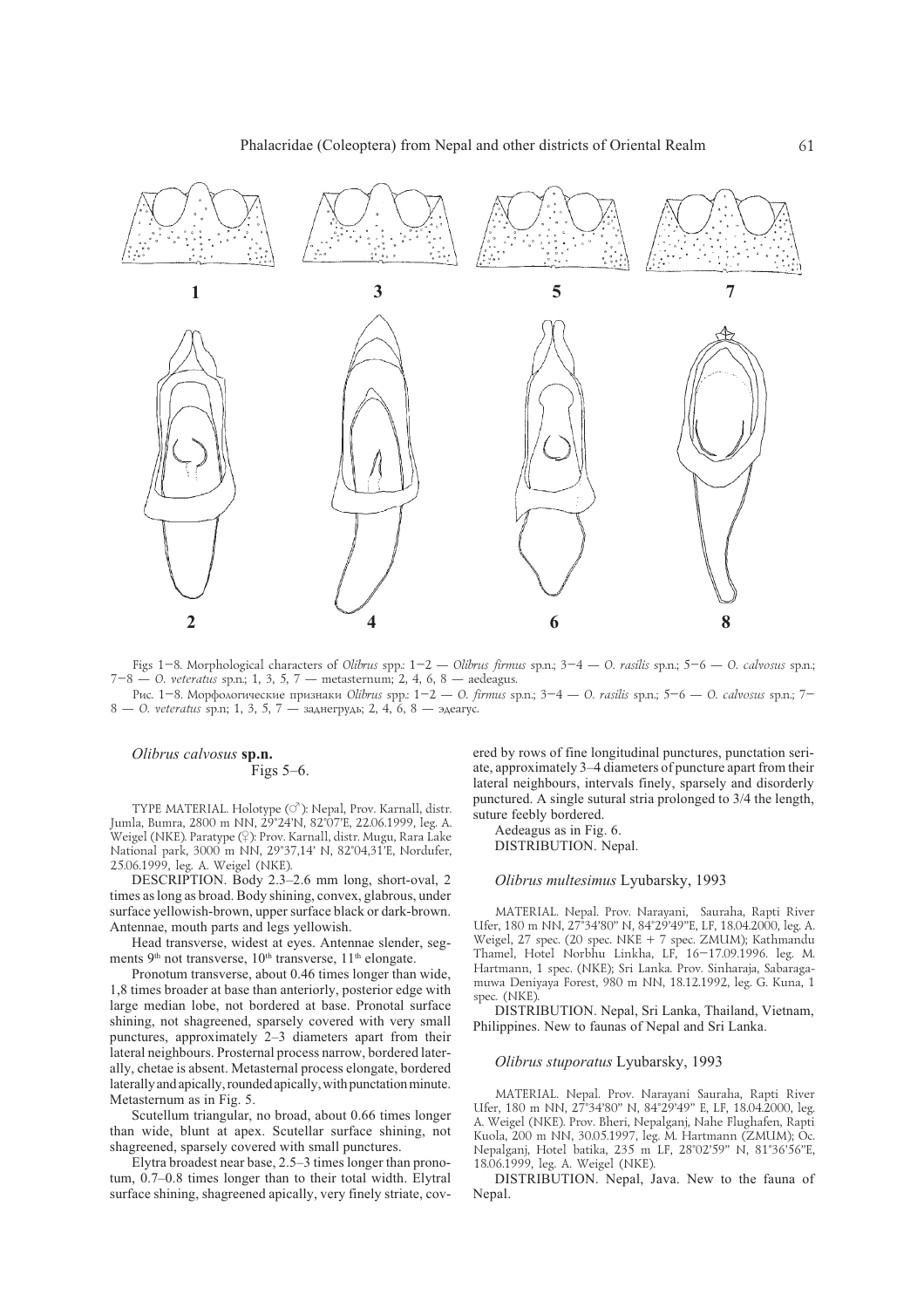KEY TO OLIBRUS SPECIES OF NEPAL

| 1. Elytra with two sutural striae. First sutural stria connected |  |  |
|------------------------------------------------------------------|--|--|
|                                                                  |  |  |

- 2. Coloration brownish. Elytral surface distinctly striate, covered by rows of rounded punctures. Length 1.9-2.1 mm
- Coloration black or dark-brown. Elytral surface indistinctly and very finely striate, covered by rows of fine longitudinal punctures. Length 2.3-2.6 mm ...... calvosus sp.n.
- 3. Elytral surface entirely shagreened, covered by sparse rows of punctures. Body elongate-oval. Length 1.3-1.6 mm multesimus Lyubarsky
- -Elytral surface shagreened in apex or apical third, covered by sparse rows of punctures. Body short-oval ............. 4
- 4. Dark-brown. Elytral surface covered by rows of very fine rounded or longitudinal punctures. Length 1.7–1.9 mm
- Yellowish-brown. Elytral surface covered by rows of large rounded punctures. Length 1.4-1.6 mm .............

Olibrus veteratus sp.n. Figs  $7-8$ .

TYPE MATERIAL. Holotype (o<sup>7</sup>): Vietnam. N 100 km SSW Hanoi, 40 km SW ThanHoa, Ben En National Park, 50 m, 23-28.07.1997, leg. A. Napolov (NKE).

DESCRIPTION. Body 1.7 mm long, short-oval, 1.6 times as long as broad. Body shining, convex, glabrous, upper surface yellowish-brown, under surface brown. Antennae, mouth parts, tibiae and tarsi light brownish.

Head transverse, widest at eyes. Antennae slender, segments 9<sup>th</sup> not transverse, 10<sup>th</sup> transverse, 11<sup>th</sup> slightly elongate, subequal of 9<sup>th</sup> and 10<sup>th</sup> united.

Pronotum transverse, about 0.53 times longer than wide, 1.7 times broader at base than anteriorly, posterior edge with large median lobe, not bordered at base. Pronotal surface shining, not shagreened, sparsely covered with very small punctures, approximately 2-3 diameters apart from their lateral neighbours. Prosternal process bordered laterally. Metasternal process elongate, bordered laterally and apically, with punctation minute. Posterior tibia with two spurs and crown of thorns. Metasternum as in Fig. 7.

Scutellum triangular, no broad, about 0.6 times longer than wide, blunt at apex. Scutellar surface shining, not shagreened, sparsely covered with small punctures.

Elytra broadest near base, 2.3 times longer than pronotum, 1.12 times longer than to their total width. Elytral surface shining, feebly shagreened, strongly shagreened in apical third, not striate, punctation distinctly seriate, approximately 3 diameters of puncture apart from their lateral neighbours, intervals extremely finely, sparsely and disorderly punctured. A single sutural stria prolonged to  $2/3$  the length, suture bordered.

Aedeagus as in Fig. 8. DISTRIBUTION. Vietnam.

#### Augasmus Motschulsky, 1858

16 species of *Augasmus* have hitherto been recorded in the Oriental region [Lyubarsky, 1994]. However, already available collections from the Erfurt museum appear to comprise not only a already known taxa, but also six new species deriving from Nepal. This has enabled to compile a compehensive key to all 6 *Augas*mus spp. currently known from the Nepal.

### Augasmus luridus sp.n. Fig. 9.

TYPE MATERIAL. Holotype (O'): Nepal. Prov. Bagmati<br>Kathmandu, Bagmati-Aue am Gorkhana Park, 27°43,27' N, 85°23' E, 1280 m NN, 24.11.1998, leg. M. Hartmann (NKE). Paratypes: Narayani Sauraha, Rapti River Ufer, 180 m NN, 27°34'80"N, 84°29'49" E, LF, 18.04.2000, leg. A. Weigel, 1 spec. (ZMUM); Prov. Bheri nepalgunj, Hotel Batika, 28°02,59' N, 81°36,56' E, 230 m NN, LF, 13.07.1999, leg. A. Weigel, 1 spec. (NKE).

DESCRIPTION. Body 2.0–2.5 mm long, short-oval, 1.5– 1.6 times as long as broad. Body shining, convex, glabrous, upper surface yellowish. Antennae, mouth parts, tibiae and tarsi light yellowish.

Head transverse, widest at eyes. Antennae slender, segment 9<sup>th</sup> triangular, not transverse, 10<sup>th</sup> transverse; 11<sup>th</sup> wide, elongate, smaller than long 9<sup>th</sup> and 10<sup>th</sup> united.

Pronotum transverse, about 0.41–0.43 times longer than wide, 1.4 times broader at base than anteriorly, posterior edge with large median lobe, not bordered at base. Pronotal surface shining, not shagreened, sparsely covered with very small punctures, approximately 3 diameters apart from their lateral neighbours.

Scutellum triangular, no broad, about 0.57 times longer than wide. Scutellar surface shining, not shagreened, sparsely covered with small punctures.

Elytra broadest near base, 2.7 times longer than pronotum, 1.1 times longer than to their total width. Elytral surface shining, feebly shagreened, strongly shagreened in apex, covered by very feebly oblique reticulate, not striate, punctation minute, indistinctly seriate, approximately 6 diameters of puncture apart from their lateral neighbours, intervals extremely finely, sparsely and disorderly punctured. Sutural stria prolonged to 3/4 the length, suture bordered.

Aedeagus as in Fig. 9.

DISTRIBUTION. Nepal.

Augasmus comptulus sp.n. Fig 10.

TYPE MATERIAL. Holotype (o<sup>3</sup>): Nepal. Prov. Narayani<br>Sauraha, Rapti River Ufer, 180 m NN, 27°34'80"N, 84°29'49" E, LF, 18.04.2000, leg. A. Weigel (NKE). Paratypes: the same data, 5 spec. (4 spec. NKE+ZMUM).

DESCRIPTION. Body 1.7-2.1 mm long, oval, 1.7-1.8 times as long as broad. Body shining, convex, glabrous, upper surface brown, with longitudinal yellow stripe in each elytron. Antennae, mouth parts, tibiae and tarsi light yellowish.

Head transverse, widest at eyes. Antennae slender, segment 9<sup>th</sup> triangular, not transverse, 10<sup>th</sup> transverse; 11<sup>th</sup> wide, elongate, smaller than long 9<sup>th</sup> and 10<sup>th</sup> united.

Pronotum transverse, about 0.40–0.44 times longer than wide,  $1.67-1.78$  times broader at base than anteriorly, posterior edge with large median lobe, not bordered at base. Pronotal surface shining, not shagreened, sparsely covered with very small punctures, approximately 3 diameters apart from their lateral neighbours.

Scutellum triangular, no broad, about 0.5-0.6 times longer than wide. Scutellar surface shining, not shagreened, sparsely covered with small punctures.

Elytra broadest near base, 2.7-2.9 times longer than pronotum, 1.1 times longer than to their total width. Elytral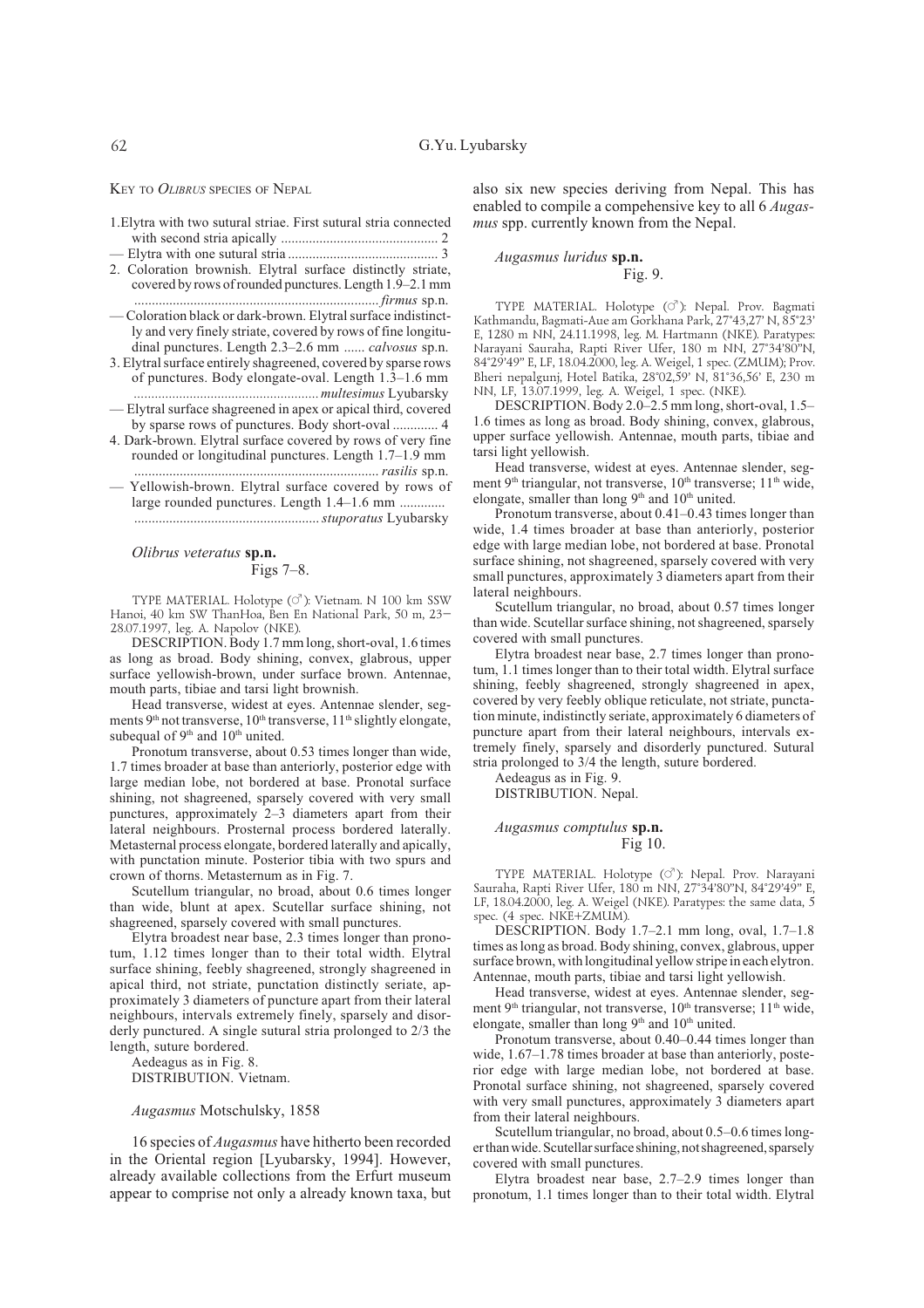

Figs 9-13. Aedeagi of Augasmus spp.: 9 - A. luridus sp.n.; 10 - A. comptulus sp.n.; 11 - A. gilbus sp.n.; 12 - A. subflavus sp.n.; 13 - A. perpolitus sp.n.

Рис. 9-13. Эдеагусы Augasmus spp: 9 - A. luridus sp.n.; 10 - A. comptulus sp.n.; 11 - A. gilbus sp.n.; 12 - A. subflavus sp.n.; 13 - A. perpolitus sp.n.

surface shining, feebly shagreened, strongly shagreened in apex, covered by very feebly oblique reticulate, not striate. punctation minute, indistinctly seriate, approximately 6 diameters of puncture apart from their lateral neighbours, intervals extremely finely, sparsely and disorderly punctured. Sutural stria prolonged to 3/4 the length, suture bordered.

Aedeagus as in Fig. 10. DISTRIBUTION. Nepal.

## Augasmus gilbus sp.n. Fig. 11.

TYPE MATERIAL. Holotype (O'): Nepal. Narayani Sauraha, Rapti River Ufer, 180 m NN, 27°34'80"N, 84°29'49" E, LF, 18.04.2000, leg. A. Weigel (NKE). Paratypes: the same data, 2 spec. (NKE+ZMUM); Prov. Kathmandu, N. Bagmati River, 1300 m NN, 06.06.1995, leg. M. Hartmann (NKE).

DESCRIPTION. Body 2.0-2.2 mm long, oval, 1.6-1.8 times as long as broad. Body shining, convex, glabrous, upper surface yellowish. Antennae, mouth parts, tibiae and tarsi light yellowish.

Head transverse, widest at eyes. Antennae slender, segment 9<sup>th</sup> triangular, not transverse, 10<sup>th</sup> transverse; 11<sup>th</sup> wide, elongate, smaller than long 9<sup>th</sup> and 10<sup>th</sup> united.

Pronotum transverse, about 0.41–0.44 times longer than wide, 1.7 times broader at base than anteriorly, posterior edge with large median lobe, not bordered at base. Pronotal surface shining, shagreened, sparsely covered with very small punctures, approximately 3 diameters apart from their lateral neighbours.

Scutellum triangular, no broad, about 0.5–0.6 times longer than wide. Scutellar surface shining, not shagreened, sparsely covered with small punctures.

Elytra broadest near base,  $2.4-2.9$  times longer than pronotum, 1.1 times longer than to their total width. Elytral surface shining, shagreened, strongly shagreened in apex, covered by very feebly oblique reticulate, not striate, punctation minute, indistinctly seriate, approximately 6 diameters of puncture apart from their lateral neighbours, intervals extremely finely, sparsely and disorderly punctured. Sutural stria prolonged to 3/4 the length, suture bordered.

Aedeagus as in Fig. 11. DISTRIBUTION. Nepal.

## Augasmus subflavus sp.n. Fig. 12.

TYPE MATERIAL. Holotype (O<sup>7</sup>): Nepal. Narayani Sauraha, Rapti River Ufer, 180 m NN, 27°34'80"N, 84°29'49" E. LF. 18.04.2000, leg. A. Weigel (NKE). Paratypes: the same data, 5 spec. (3 spec. NKE+ 2 spec. ZMUM).

DESCRIPTION. Body  $1.9-2.0$  mm long, oval,  $1.7-1.8$ times as long as broad. Body shining, convex, glabrous, upper surface yellowish. Antennae, mouth parts, tibiae and tarsi light vellowish.

Head transverse, widest at eyes. Antennae slender, segment 9<sup>th</sup> triangular, not transverse, 10<sup>th</sup> transverse; 11<sup>th</sup> wide, elongate, smaller than long 9<sup>th</sup> and 10<sup>th</sup> united.

Pronotum transverse, about 0.40-0.44 times longer than wide, 1.71-1.76 times broader at base than anteriorly, poste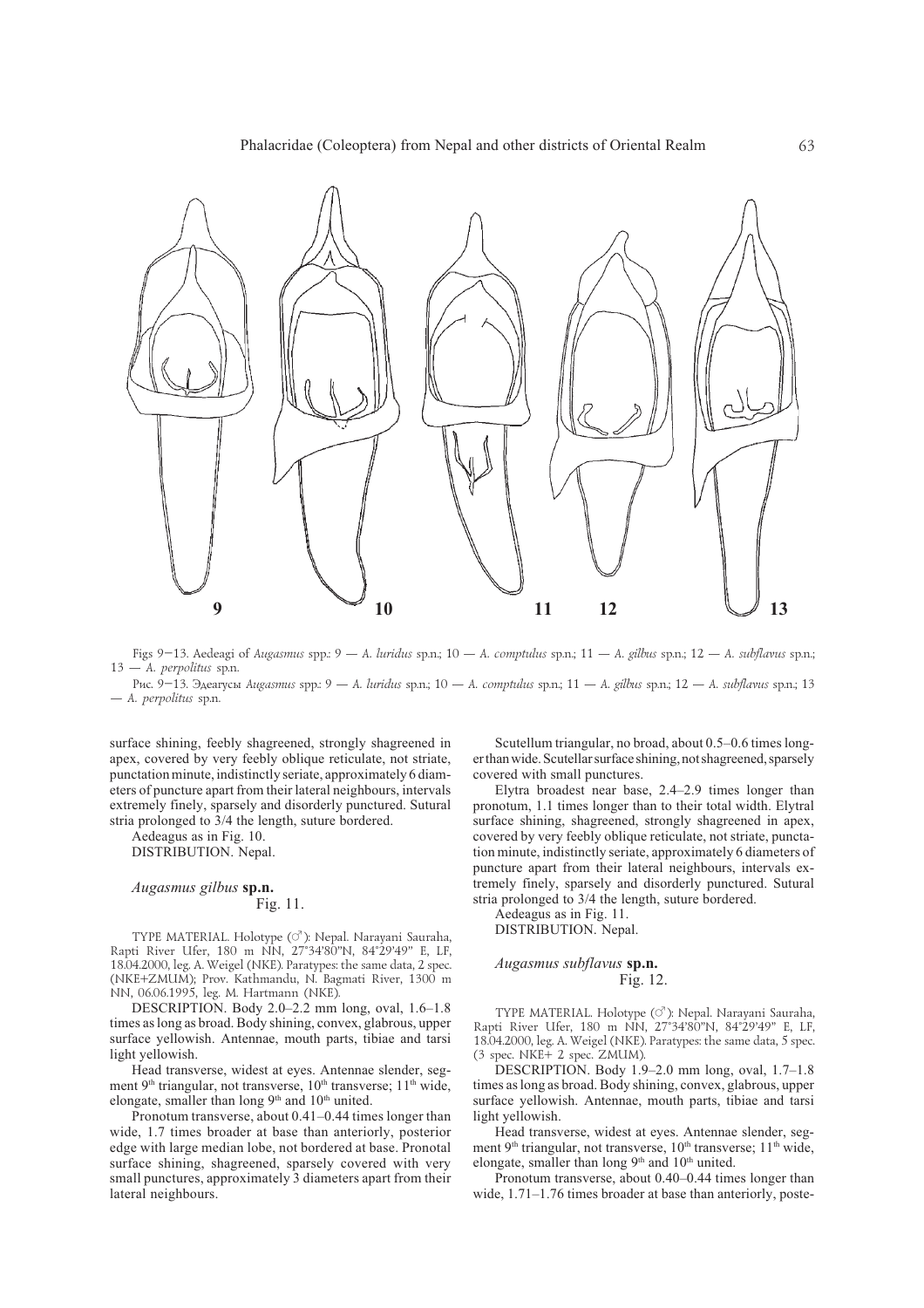rior edge with large median lobe, not bordered at base. Pronotal surface shining, not shagreened, sparsely covered with very small punctures, approximately 3 diameters apart from their lateral neighbours.

Scutellum triangular, no broad, about 0.5-0.6 times longer than wide. Scutellar surface shining, not shagreened, sparsely covered with small punctures.

Elytra broadest near base, 2.6-3.0 times longer than pronotum, 1.1 times longer than to their total width. Elytral surface shining, feebly shagreened, strongly shagreened in apex, covered by very feebly oblique reticulate, not striate, punctation minute, indistinctly seriate, approximately 6 diameters of puncture apart from their lateral neighbours, intervals extremely finely, sparsely and disorderly punctured. Sutural stria prolonged to  $3/4$  the length, suture bordered.

Aedeagus as in Fig. 12.

DISTRIBUTION. Nepal

### Augasmus perpolitus sp.n. Fig. 13.

TYPE MATERIAL. Holotype (O<sup>7</sup>): Nepal. Narayani Sauraha, Rapti River Ufer, 180 m NN, 27°34'80"N, 84°29'49" E, LF, 18.04.2000, leg. A. Weigel (NKE). The same data, 3 spec. (2 spec.  $NKE + ZMUM$ ).

DESCRIPTION. Body 1.7-2.1 mm long, oval, 1.7-1.9 times as long as broad. Body shining, convex, glabrous, upper surface yellowish. Antennae, mouth parts, tibiae and tarsi light vellowish.

Head transverse, widest at eyes. Antennae slender, segment 9<sup>th</sup> triangular, not transverse, 10<sup>th</sup> transverse; 11<sup>th</sup> wide, elongate, smaller than long 9<sup>th</sup> and 10<sup>th</sup> united.

Pronotum transverse, about 0.41-0.44 times longer than wide, 1.4–1.7 times broader at base than anteriorly, posterior edge with large median lobe, not bordered at base. Pronotal surface shining, not shagreened, sparsely covered with very small punctures, approximately 3 diameters apart from their lateral neighbours.

Scutellum triangular, no broad, about 0.5-0.6 times longer than wide. Scutellar surface shining, not shagreened, sparsely covered with small punctures.

Elytra broadest near base,  $2.4-2.9$  times longer than pronotum, 1.1 times longer than to their total width. Elytral surface shining, feebly shagreened, strongly shagreened in apex, not striate, punctation minute, indistinctly seriate, approximately 5 diameters of puncture apart from their lateral neighbours, intervals extremely finely, sparsely and disorderly punctured. Sutural stria prolonged to 3/4 the length, suture bordered.

Aedeagus as in Fig. 13. DISTRIBUTION. Nepal.

#### Augasmus thoracicus (Fleutiaux, 1887)

MATERIAL. Nepal. Prov. Narayani Sauraha, Rapti River Ufer, 180 m NN, 27°34'80"N, 84°29'49" E, LF, 18.04.2000, leg. A. Weigel (NKE).

#### Augasmus sp. indet.

MATERIAL. ?: Nepal. Prov. Narayani Sauraha, Rapti River Ufer, 180 m NN, 27°34'80"N, 84°29'49" E, LF, 18.04.2000, leg. A. Weigel (NKE).

DESCRIPTION. Body 2 mm long, oval, 1.5 times as long as broad. Body shining, convex, glabrous, upper surface yellowish-brown, pronotum black with light margins, in the disk of elytra cross-like black spot (Fig. 1). Antennae, mouth parts, tibiae and tarsi light brownish.

Head transverse, widest at eyes. Antennae slender, segment 9<sup>th</sup> and 10<sup>th</sup> transverse.

Pronotum transverse, about 0.48 times longer than wide, 1.7 times broader at base than anteriorly, posterior edge with large median lobe, not bordered at base. Pronotal surface shining, not shagreened, sparsely covered with very small punctures, approximately 3 diameters apart from their lateral neighbours.

Elytra broadest near base, 2.7 times longer than pronotum, 1.1 times longer than to their total width. Elytral surface shining, shagreened in apex, not covered with oblique reticulate, not striate, punctation minute, seriate, approximately 5 diameters of puncture apart from their lateral neighbours, intervals extremely finely, sparsely and disorderly punctured. Sutural stria prolonged to 3/4 the length, suture bordered.

REMARKS. This specimen probably is a new species. Unfortunately, I had no possibility to examine the material of male.

KEY TO AUGASMUS SPECIES OF NEPAL

- 1. Two-colour, pronotum dark, elytra with brown or black
- 
- 2. Dark spot in elytra with clear margins, narrowing from base
- Dark area in elytra with indistinct margins. External margin of elytra and longitudinal stripe in each elytron
- - Top of paramere plate without long extension. Bottom of paramere plate with acute projection. Length 1.9-2.0 mm
- 
- -Top of aedeagus without long extension. Bottom of paramere plate without acute projection. Length 2.0–2.2 mm ......
- 5. Bottom of paramere plate without acute projection. Length
- Bottom of paramere plate with acute projection. Length

### Stilbus Seidlitz, 1872

11 species of *Stilbus* have hitherto been recorded in the South-Palaearctic region predominantly from Japan and China [Svec, 1992]. The collections from the Erfurt Museum appear to five new species deriving from Nepal, Vietnam, Indonesia, Thailand.

Stilbus orbicularis sp.n. Figs  $14-16$ .

TYPE MATERIAL. Holotype  $\circlearrowleft$ . Nepal. Prov. Narayani, Sauraha, Rapti River Ufer, 180 m NN, 27°34'80" N, 84°29'49" E, LF, 18.04.2000, leg. A. Weigel (NKE). Paratypes: the same data, 55 spec.  $(46 \text{ spec. NKE} + 9 \text{ spec. ZMUM}).$ 

DESCRIPTION. Body 1.5-2 mm long, short-oval, 1.3-1.7 times as long as broad. Dark-brown, pronotal margins red, elytra with light longitudinal band. Antennae, legs and underside yellowish.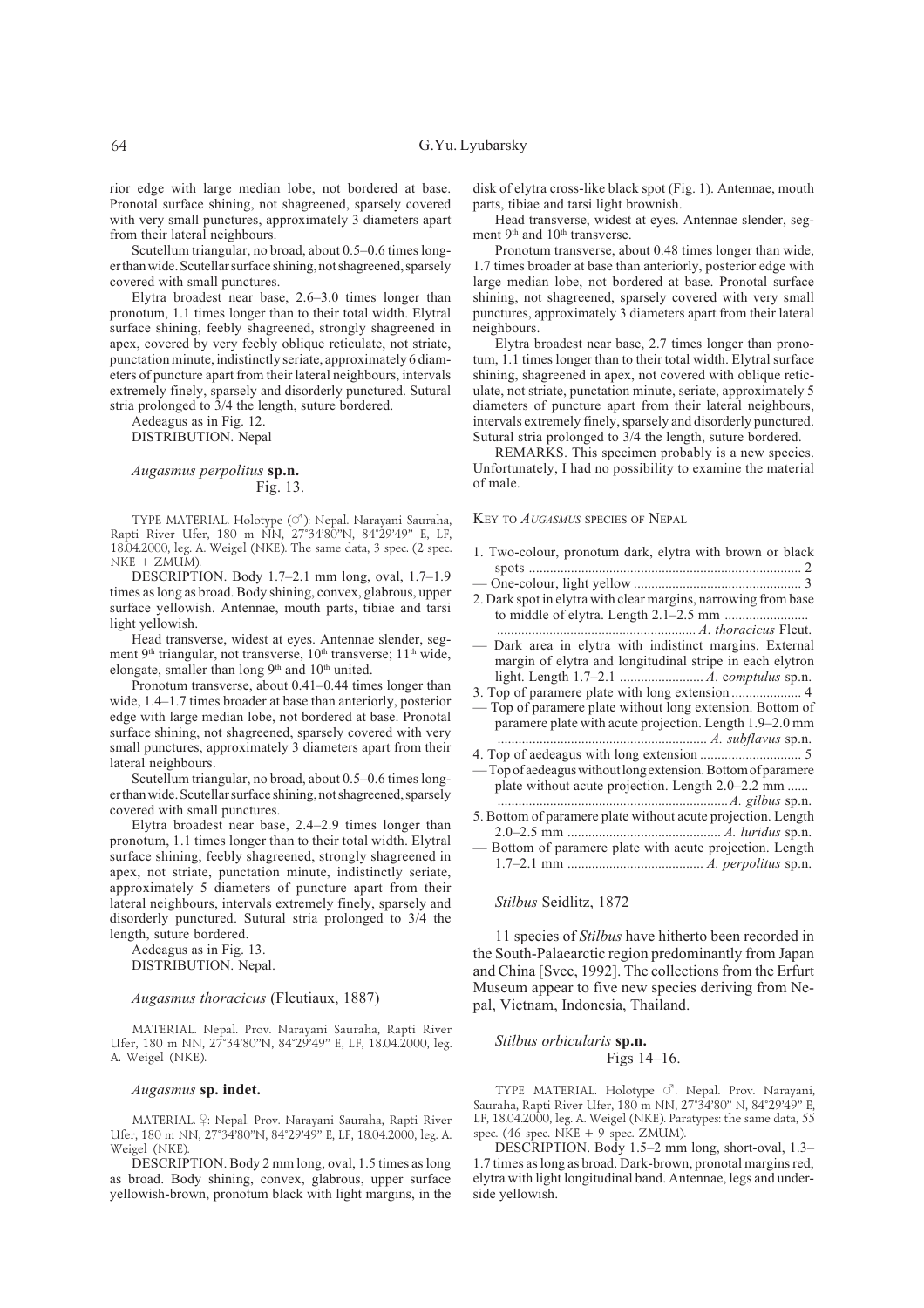

Figs 14-29. Morphological characters of *Stilbus* spp.  $14-16$  — *S. orbicularis* sp.n.;  $17-19$  — *S. ambagiosus* sp.n.;  $20-22$  — *S. olearis* sp.n.;  $23-26$  — *S. libidinosus* sp.n.;  $27-29$  — *S. compactus* sp.n.;  $14$ ventral view  $(21)$  and lateral view  $(22)$ .

Рис. 14–29. Морфологические признаки Stilbus spp.: 14–16 — S. orbicularis sp.n.; 17–19 — S. ambagiosus sp.n.; 20–22 — S. olearis sp.n.; 23–26 — S. libidinosus sp.n.; 27–29 — S. compactus sp.n.; 14, 17, 20, 23, 27 — заднег (21) и сбоку (22).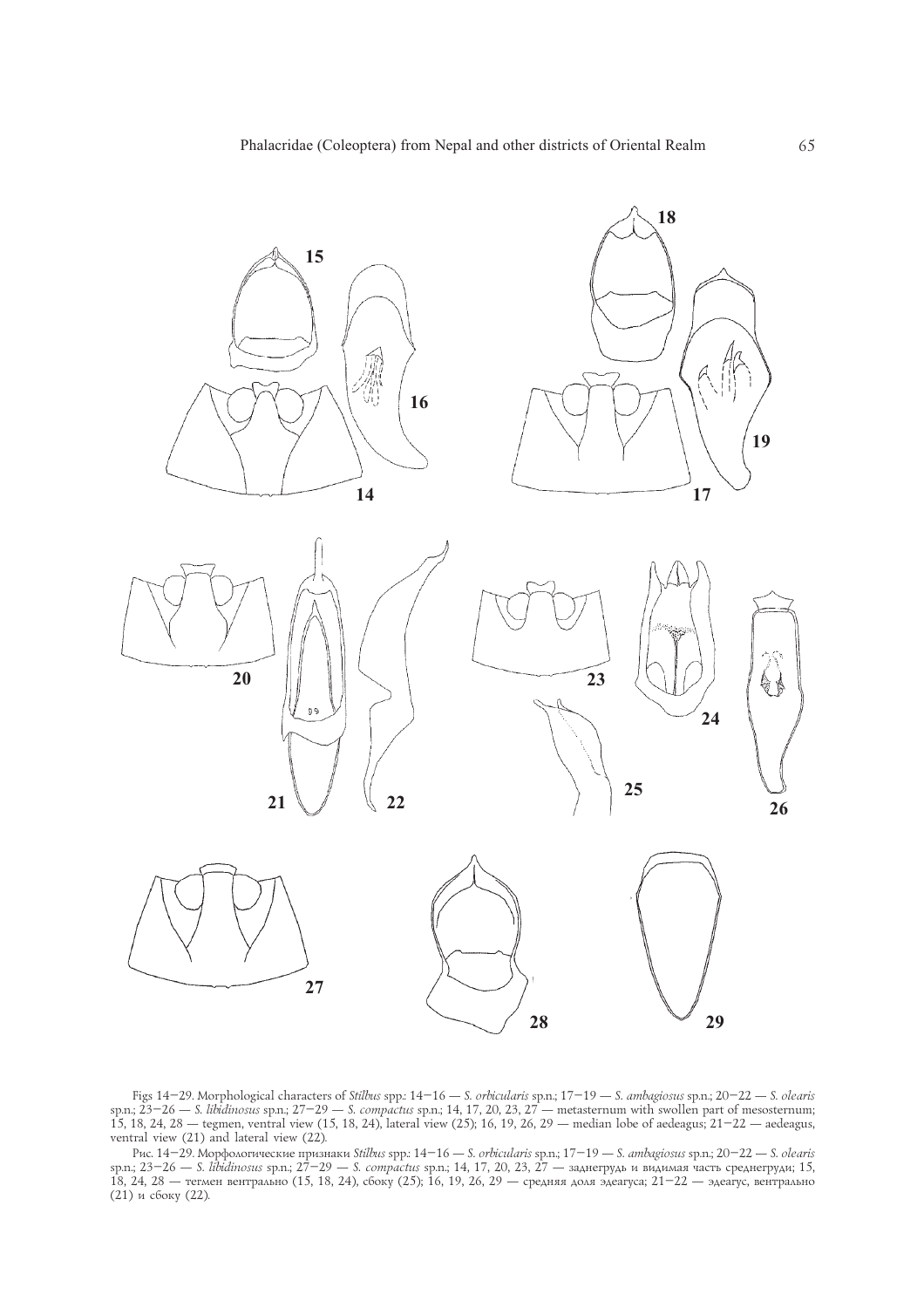Head distinctly punctate, widest at eyes. Antennae slender, segment 9<sup>th</sup> triangular, not transverse, 10<sup>th</sup> transverse; 11<sup>th</sup> wide, elongate, smaller than long 9<sup>th</sup> and 10<sup>th</sup> united.

Pronotum transverse, about 0.4 times longer than wide, 1.7 times broader at base than anteriorly, posterior edge without median lobe, not bordered at base. Pronotal surface shining, shagreened, sparsely covered with very small punctures, approximately 3 diameters apart from their lateral neighbours.

Elytra broadest near base,  $2.4-2.7$  times longer than pronotum, 1.0-1.1 times longer than to their total width. Elytral surface feebly shagreened, strongly shagreened in apex, not or indistinctly striate, punctation minute, distinctly seriate in disk and slight in margin, approximately 4 diameters of puncture apart from their lateral neighbours, intervals extremely finely, sparsely and disorderly punctured.

Prosternal process 2 times wider at sharply edged apex than at intercoxal space, with several setae in apex  $(4-5)$ .

Swollen part of mesosternum wide and well developed. Metasternum with micro-reticulation and sparse, fine punctures. Metasternal process wide, long, not reaching anterior margin of mesocoxae. Coxal lines angulate, well distant from mesocoxae (Fig. 14). External coxal line well-developed and fused to posterior margin of metasternum. Internal coxal line underdeveloped.

Male genitalia: tegmen with slim pointed apex; sides of tegmen curved; aedeagus as in Figs 15-16.

DISTRIBUTION. Nepal.

## Stilbus ambagiosus sp.n. Figs  $17-19$ .

## TYPE MATERIAL. Holotype O'. Nepal. Prov. Narayani, Sauraha, Rapti River Ufer, 180 m NN, 27°34'80" N, 84°29'49"<br>E, LF, 18.04.2000, leg. A. Weigel (NKE). Paratypes: the same data, 5 spec. (4 spec. NKE+ZMUM); oc. Prov. Bheri Nepalganj, Ort Hotel, LF, 30.05.1997, leg. A. Weigel (NKE); Indonesia: Irian Jaya Jayapura distr., Genyem, 50 m NN, 4-5.1998, leg. M. Balke (NKE)

DESCRIPTION. Body 1.6-1.7 mm long, oval, 1.5-1.7 times as long as broad. Light-brown. Antennae, legs and underside yellowish.

Head distinctly punctate, widest at eyes. Antennae slender, segment 9<sup>th</sup> triangular, not transverse, 10<sup>th</sup> transverse; 11<sup>th</sup> wide, elongate, smaller than long 9<sup>th</sup> and 10<sup>th</sup> united.

Pronotum transverse, about 0.4 times longer than wide, 1.7 times broader at base than anteriorly, posterior edge with median lobe, not bordered at base. Pronotal surface shining, shagreened, sparsely covered with very small punctures, approximately 3 diameters apart from their lateral neighbours.

Elytra broadest near base, 2.6 times longer than pronotum, 1.0-1.1 times longer than to their total width. Elytral surface feebly shagreened, strongly shagreened in apex, not striate, punctation minute, indistinctly seriate, approximately 4 diameters of puncture apart from their lateral neighbours, intervals extremely finely, sparsely and disorderly punctured.

Prosternal process 2 times wider at sharply edged apex than at intercoxal space, with several setae in apex.

Swollen part of mesosternum wide and well developed.

Metasternum with micro-reticulation and sparse, fine punctures. Metasternal process wide, long, reaching anterior margin of mesocoxae. Coxal lines angulate, well distant from mesocoxae (Fig. 17). External and internal coxal lines welldeveloped and not fused to posterior margin of metasternum.

Male genitalia: tegmen with slim pointed apex; sides of tegmen near parallel; aedeagus as in Figs 18-19.

DISTRIBUTION. Nepal, Indonesia.

### Stilbus olearis sp.n. Figs 20-22.

TYPE MATERIAL. Holotype  $\circlearrowleft$ . Nepal. Prov. Narayani, Sauraha, Rapti River Ufer, 180 m NN, 27°34'80" N, 84°29'49" E, LF, 18.04.2000, leg. A. Weigel (NKE). Paratypes: the same data, 14 spec. (11 spec. NKE+ 3 spec. ZMUM).

DESCRIPTION. Body 2.1-2.4 mm long, oval, 1.5-1.7 times as long as broad. Reddish brown, apex of elytra yellowish. Antennae, legs and underside yellowish.

Head distinctly punctate, widest at eyes. Antennae slender, segment 9<sup>th</sup> triangular, not transverse, 10<sup>th</sup> transverse; 11<sup>th</sup> wide, elongate, smaller than long 9<sup>th</sup> and 10<sup>th</sup> united.

Pronotum transverse, about 0.4 times longer than wide, 1.9 times broader at base than anteriorly, posterior edge with large median lobe, not bordered at base. Pronotal surface shining, shagreened, sparsely covered with very small punctures, approximately 3 diameters apart from their lateral neighbours.

Elytra broadest near base, 2.7 times longer than pronotum,  $1.1-1.2$  times longer than to their total width. Elytral surface feebly shagreened, weakly striate, punctation minute, indistinctly seriate, approximately 4-5 diameters of puncture apart from their lateral neighbours, intervals extremely finely, sparsely and disorderly punctured.

Prosternal process 1.5 times wider at sharply edged apex than at intercoxal space, with several setae in apex.

Swollen part of mesosternum wide and well developed. Metasternum with micro-reticulation and sparse, fine punctures. Metasternal process wide, long, reaching anterior margin of mesocoxae. Coxal lines angulate, well distant from mesocoxae (Fig. 20). External and internal coxal lines welldeveloped and not fused to posterior margin of metasternum.

Male genitalia: tegmen with slim pointed apex; aedeagus as in Figs  $21-22$ .

DISTRIBUTION. Nepal.

#### Stilbus libidinosus sp.n. Figs 23-26.

TYPE MATERIAL. Holotype  $\circlearrowleft$ . Vietnam. N, 100 km SSW Hanoi, 40 km SW Than Hoa, Ben En National Park, 50 m, 23-28.07.1997, leg. A. Napolov (NKE). Paratypes the same data, 1 spec (ZMUM), N, 100 km SSW Hanoi, 40 km SW Than Hoa, Ben En National Park, 50 m, 15.07.1998, leg. A. Napolov (NKE).

DESCRIPTION. Body 1.9-2.1 mm long, oval, 1.6-1.7 times as long as broad. Light, reddish brown. Antennae, legs and underside vellowish.

Head distinctly punctate, widest at eyes. Antennae slender, segment 9<sup>th</sup> triangular, not transverse, 10<sup>th</sup> transverse; 11<sup>th</sup> wide, elongate, smaller than long 9<sup>th</sup> and 10<sup>th</sup> united.

Pronotum transverse, about 0.4 times longer than wide, 1.7-1.8 times broader at base than anteriorly, posterior edge with large median lobe, not bordered at base. Pronotal surface shining, shagreened, sparsely covered with very small punctures, approximately 3 diameters apart from their lateral neighbours.

Elytra broadest near base, 2.6 times longer than pronotum, 1.1 times longer than to their total width. Elytral surface feebly shagreened, strongly shagreened in apex, weakly striate, punctation minute, indistinctly seriate, approximately 3 diameters of puncture apart from their lateral neighbours, intervals extremely finely, sparsely and disorderly punctured.

Prosternal process 1.5 times wider at sharply edged apex than at intercoxal space, with several setae in apex.

Swollen part of mesosternum wide and well developed.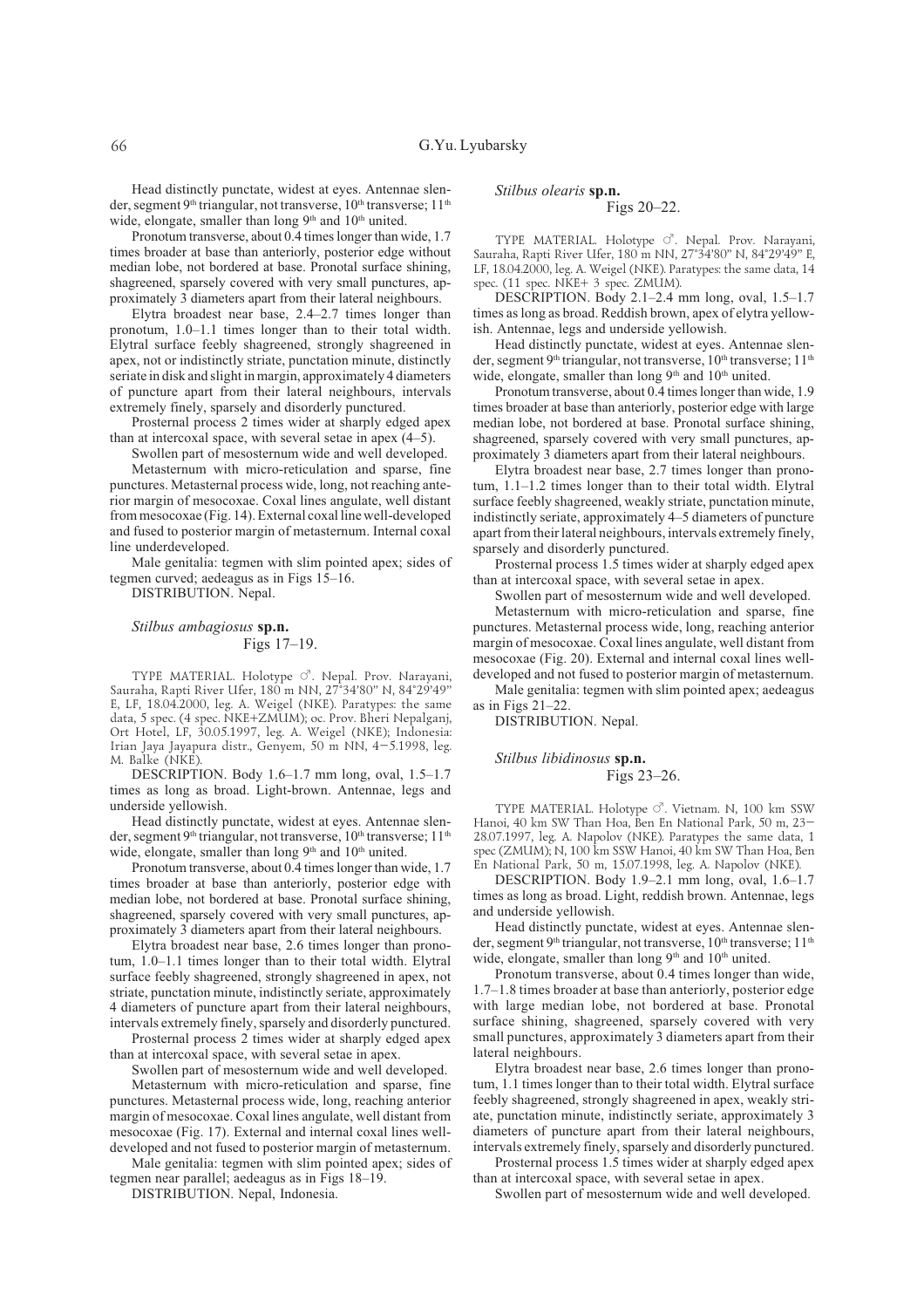Metasternum with micro-reticulation and sparse, fine punctures. Metasternal process wide, long, reaching anterior margin of mesocoxae. Arcuate coxal lines short (Fig. 23).

Male genitalia: tegmen with slim pointed apex; aedeagus as in Figs 24–26 (tegmen; median lobe; top of tegmen laterally). DISTRIBUTION. Vietnam.

Stilbus compactus sp.n. Figs 27-29.

TYPE MATERIAL. Holotype  $\circlearrowleft$ . Thailand. Prov. Chonburi, 5 km E Pattaya Elefantcamp, 30.01.1995, leg. A. Weigel (NKE).<br>Paratypes: Prov. Nakhon Ratchasima Khao Yai Nat. Park, Orchidfall, 25.01.1995, leg. A. Weigel, 2 spec. (ZMUM+NKE).

DESCRIPTION. Body 1.4-1.5 mm long, oval, 1.4 times as long as broad. Reddish brown, apex of elytra yellowish. Antennae, legs and underside yellowish.

Head distinctly punctate, widest at eyes. Antennae slender, segment 9<sup>th</sup> triangular, not transverse, 10<sup>th</sup> transverse; 11<sup>th</sup> wide, elongate, smaller than long 9<sup>th</sup> and 10<sup>th</sup> united.

Pronotum transverse, about 0.4–0.5 times longer than wide, 1.9 times broader at base than anteriorly, posterior edge with large median lobe, not bordered at base. Pronotal surface shining, shagreened, sparsely covered with very small punctures, approximately 3 diameters apart from their lateral neighbours.

Elytra broadest near base, 2.3 times longer than pronotum, 1.1 times longer than to their total width. Elytral surface feebly shagreened, strongly shagreened in apex, weakly striate, punctation minute, indistinctly seriate, approximately 4 diameters of puncture apart from their lateral neighbours, intervals extremely finely, sparsely and disorderly punctured.

Prosternal process 2 times wider at sharply edged apex than at intercoxal space, with several setae in apex  $(4-5)$ .

Swollen part of mesosternum short.

Metasternum with micro-reticulation and sparse, fine punctures. Metasternal process wide, long, reaching anterior margin of mesocoxae. Coxal lines angulate, well distant from mesocoxae (Fig. 27). External and internal coxal lines welldeveloped and not fused to posterior margin of metasternum.

Male genitalia: tegmen with slim pointed apex; aedeagus as in Figs 28-29.

DISTRIBUTION. Thailand.

#### Litochrus Erichson, 1845

3 species of *Litochrus* have hitherto been recorded in the Oriental region (Litochrus championi, L. latis*ternus, L. rufoguttatus*). Two already known species are found from Indonesia.

#### Litochrus flavonotatus Lea, 1932

MATERIAL. Indonesia. Irian Jaya, Nabire area, road Nabire-Ilaga, km 54, 03°29'517"S 135°43'913"E. 750 m. NN IV. 1998, leg. M Balke (NKE)

DISTRIBUTION. New Guinea, Indonesia. New to Indonesia.

#### Litochrus pallidipes Lea, 1932

MATERIAL. Indonesia. Irian Jaya, Nabire area, road Nabire-Ilaga, km 54, 03°29'517"S 135°43'913"E. 750 m. NN IV. 1998, leg. M. Balke (2 spec., NKE+ ZMUM).

DISTRIBUTION. New Guinea, Indonesia. New to Indonesia.

#### Phalacrus Paykull, 1800

18 species of Phalacrus have hitherto been recorded in the Oriental region [Lyubarsky, 1994]. However, already available collections from the Erfurt museum appear to comprise not only a already known taxa, but also two new species deriving from Nepal.

#### Phalacrus exaluminatus sp.n. Figs 30-31.

TYPE MATERIAL. Holotype  $\circlearrowleft$ : Nepal. Prov. Karnali. Distr. Kalikot, 3 km S Jubia, 1850 m, 26.05.1995, leg. A. Weigel. Paratypes: the same data; Prov. Karnali, 2 km N Jumla 2300 2800 m, 30.04.1995, leg. A. Weigel; Prov. Karnali, Distr. Humla, 12-5 km S-SE Simikot Raya-Humla-Karnali-valley, 2400-2100 m, 09.07.2001, leg. A. Kopetz, rural landscape, 2 spec. (NKE+ZMUM); oc. Distr. Dolpo, Pahada, Tal z. Kagmara, 29\_°04'33" N, 82°42'41" E, 3000 m, 31.05.1997, leg. A. Weigel.

DESCRIPTION. Body 2.2-2.7 mm long, oval, 1.4-1.5 times as long as broad. Body strongly convex, glabrous, under surface black, upper surface metallic black, antennae, mouth parts and legs black, claws yellowish.

Head transverse, widest at eyes. Antennae slender, segments 9<sup>th</sup> not transverse, narrow in base, segment 10<sup>th</sup> transverse, 11<sup>th</sup> longer than 2 times as long as 9<sup>th</sup> and 10<sup>th</sup> united.

Pronotum transverse, about 0.4-0.5 times longer than wide, 1.9–2 times broader at base than anteriorly, posterior edge with large median lobe, not bordered at base. Pronotal surface shining, not or weekly shagreened, sparsely covered with very small punctures, approximately 2 diameters apart from their lateral neighbours. Anterior tibia with two thorns apically. Posterior tibia with two short spurs and crown of thorns apically.

Scutellum broad, triangular, about 0.7 times longer than wide, blunt at apex. Scutellar surface shining, shagreened, sparsely covered with small punctures.

Elytra broadest near base,  $1.8-1.9$  times longer than pronotum, 0.9–1.0 times longer than to their total width. Elytral surface shining, slightly shagreened, weakly striate, punctation seriate, approximately 6–7 diameters of puncture apart from their lateral neighbours, intervals extremely finely, sparsely and disorderly punctured. A single sutural stria prolonged to 2/3 the length, suture very indistinctly bordered in anical half.

Aedeagus as in Figs 30–31 (tegmen; median lobe). DISTRIBUTION. Nepal.

#### Phalacrus perfusorius sp.n. Figs 32-33.

TYPE MATERIAL. Holotype  $\circlearrowleft$ : Nepal. Prov. Karnall, Distr. Humla, 12 km S Simikot, env. Raya, 3400-2600 m, 29°52'17" N, 81°51'34"E, 08.07.2001, rural landscape, leg. A. Kopetz. Paratypes: the same data, 8 spec. (6 spec. NKE+ 2 spec. ZMUM).

DESCRIPTION. Body 2.8-2.9 mm long, oval, 1.4-1.5 times as long as broad. Body feebly convex, glabrous, under surface oily dark-brown, upper surface brown, antennae, mouth parts and legs yellowish.

Head transverse, widest at eyes. Antennae slender, segments 9<sup>th</sup> no transverse, narrow in base, segment 10<sup>th</sup> transverse, 11<sup>th</sup> longer than 9<sup>th</sup> and 10<sup>th</sup> united.